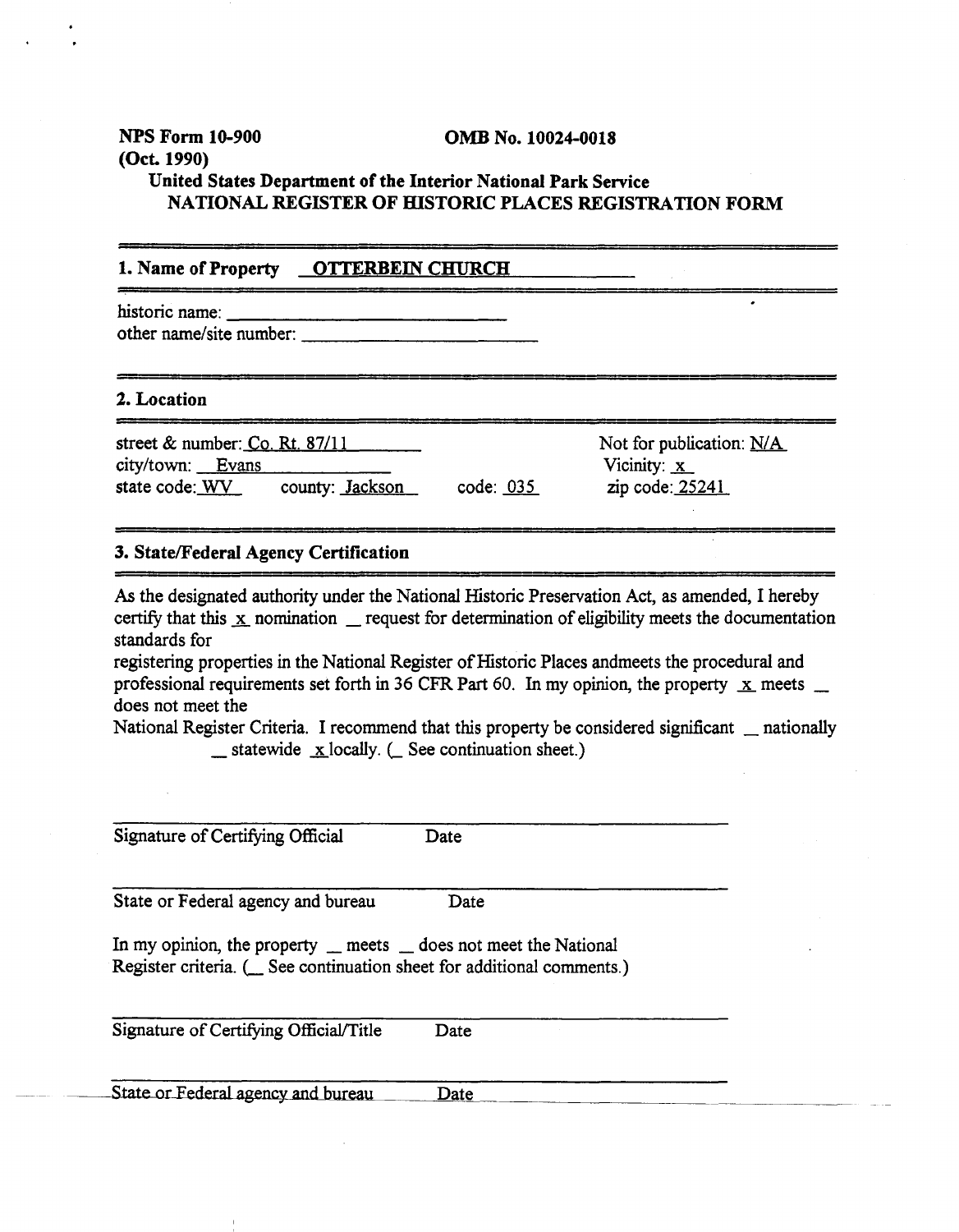Otterbein Church Jackson County, WV<br> **Name of Property** County and State **County and State** 

--

# **4. National Park Service Certification**

| I, hereby certify that this property is:                         | Date                                 |
|------------------------------------------------------------------|--------------------------------------|
|                                                                  | Signature of Keeper of Action        |
| __ entered in the National Register _<br>See continuation sheet. |                                      |
| _determined eligible for the                                     |                                      |
| National Register                                                |                                      |
| _ See continuation sheet.                                        |                                      |
| determined not eligible for the                                  |                                      |
| National Register                                                |                                      |
|                                                                  |                                      |
|                                                                  |                                      |
|                                                                  |                                      |
|                                                                  |                                      |
|                                                                  |                                      |
| 5. Classification                                                |                                      |
| <b>Ownership of Property:</b>                                    | <b>Category of Property</b>          |
| (Check as many boxes as apply)                                   | (Check only one box)                 |
| $x$ private                                                      | $\mathbf{\underline{x}}$ building(s) |
| _ public-local                                                   | _district                            |
| _ public-State                                                   | site                                 |
| _ public-Federal                                                 | structure                            |
|                                                                  | $-$ object                           |
|                                                                  |                                      |
| Number of Resources within Property                              |                                      |
| (Do not include previously listed resources in the count.)       |                                      |
| Contributing<br>Noncontributing                                  |                                      |
|                                                                  | buildings                            |
| 1                                                                | sites                                |

structures objects

2 1 **TOTAL** 

 $\mathbf{I}$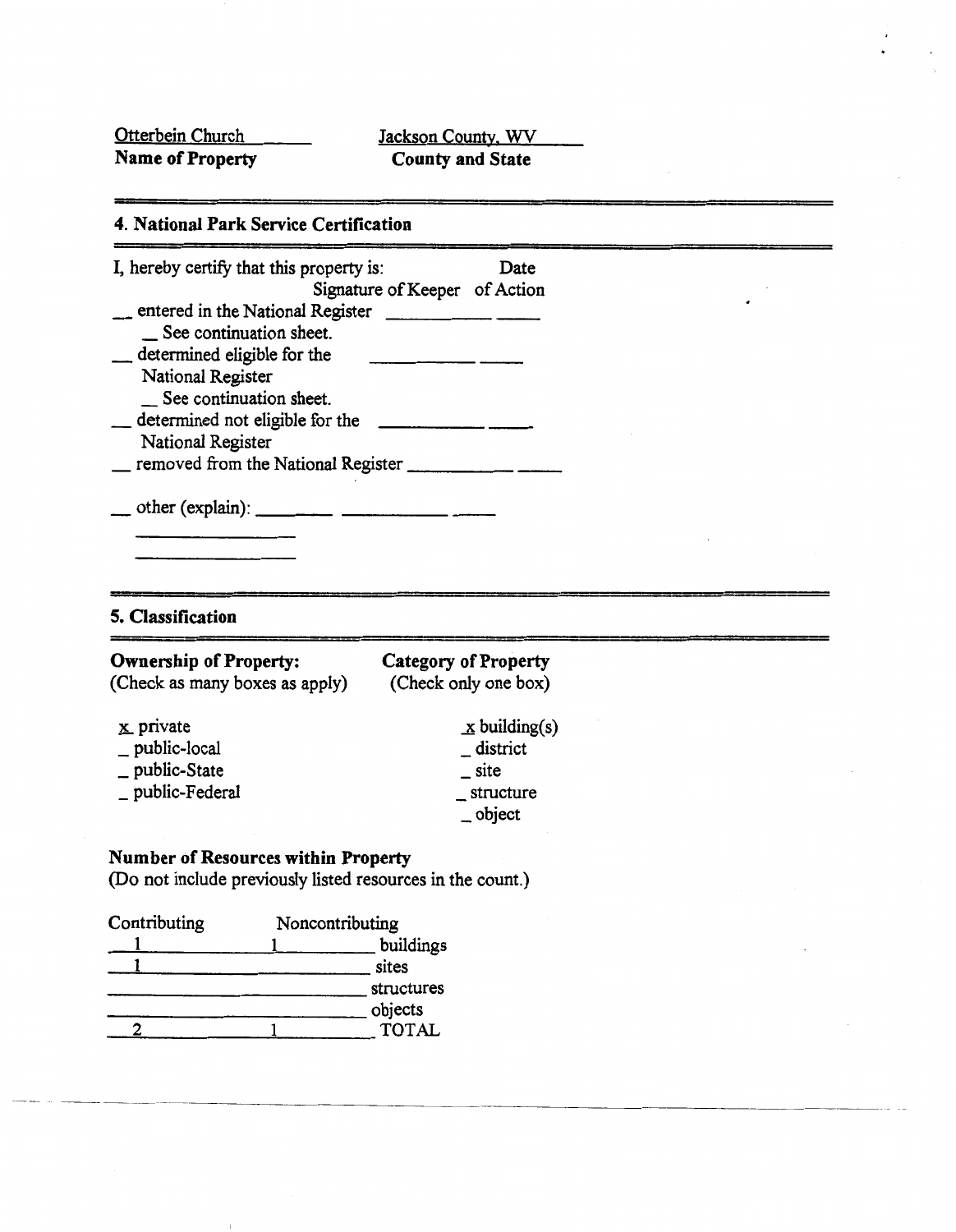| Otterbein Church<br>Jackson County, WV<br><b>Name of Property</b><br><b>County and State</b>                                                   |                                                                                                       |  |  |  |
|------------------------------------------------------------------------------------------------------------------------------------------------|-------------------------------------------------------------------------------------------------------|--|--|--|
| Name of related multiple property listing<br>(Enter "N/A" if property is not part of a multiple property listing.)<br>N/A<br>$ Register \_\_0$ | Number of contributing resources previously listed in the National                                    |  |  |  |
| <b>6. Function or Use</b>                                                                                                                      |                                                                                                       |  |  |  |
| <b>Historic Functions</b>                                                                                                                      | <b>Current Functions</b><br>(Enter categories from instructions) (Enter categories from instructions) |  |  |  |
| Religion: Church<br>Cemetery <u>Cemeter</u>                                                                                                    | Religion: Church<br>Cemetery                                                                          |  |  |  |
|                                                                                                                                                |                                                                                                       |  |  |  |
| 7. Description                                                                                                                                 |                                                                                                       |  |  |  |

# **Architectural Classification: Materials**

(Enter categories from instructions) (Enter categories from instructions)

Gothic Vernacular

|       | Foundation Stone piers |
|-------|------------------------|
|       | Walls_Clapboard        |
|       | Roof <u>Asphalt</u>    |
| Other |                        |
|       |                        |

# **Narrative Description**

(Describe the historic and current condition of the property on one or more continuation sheets.)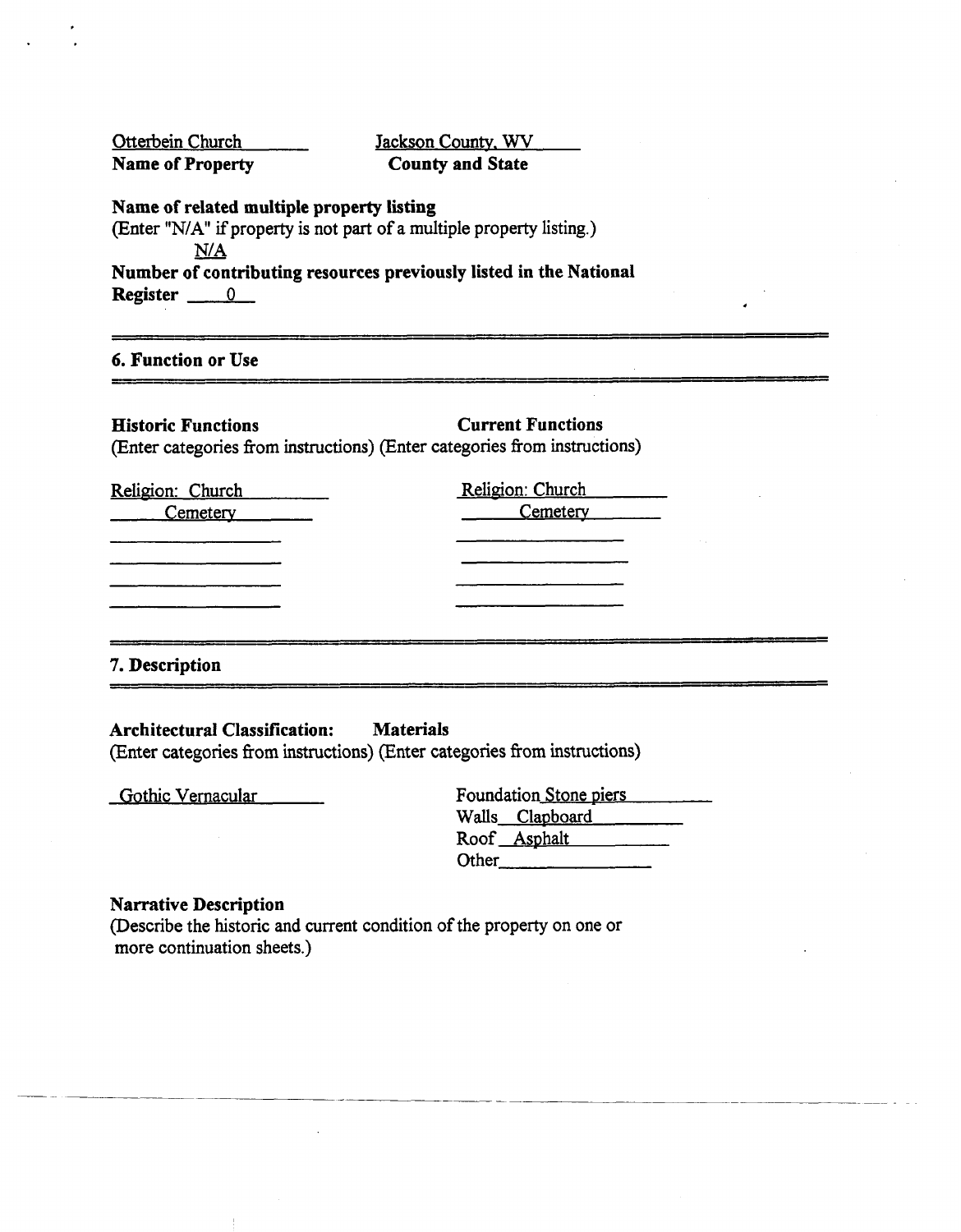# **8. Statement of Significance**

## **Applicable National Register Criteria**

**(Mark "X"** in one or more boxes for the criteria qualifying the property for National Register listing.)

- $\Delta$  **A** Property is associated with events that have made a significant contribution to the broad patterns of our history.
- $\Box$  B Property is associated with the lives of persons significant in our past.
- **r** C Property embodies the distinctive characteristics of a type, period, or method of construction or represents the work of a master, or possesses high artistic values, or represents a significant and distinguishable entity whose components lack individual distinction.
- D Property has yielded, or is likely to yield, information important in prehistory or history.

## **Criteria Considerations**

**(Mark "X" in** all the boxes that apply.)

#### Property is:

**a A** owned by a religious institution or used for religious purposes.

- $\mathbf{B}$  removed from its original location.
- $\subset$  C a birthplace or grave.
- **x** D a cemetery.
- $\mathbf{E}$  a reconstructed building, object, or structure.
- $\mathbf{F}$  a commemorative property.
- *<sup>G</sup>*less than 50 years of age or achieved significance within the past 50 years.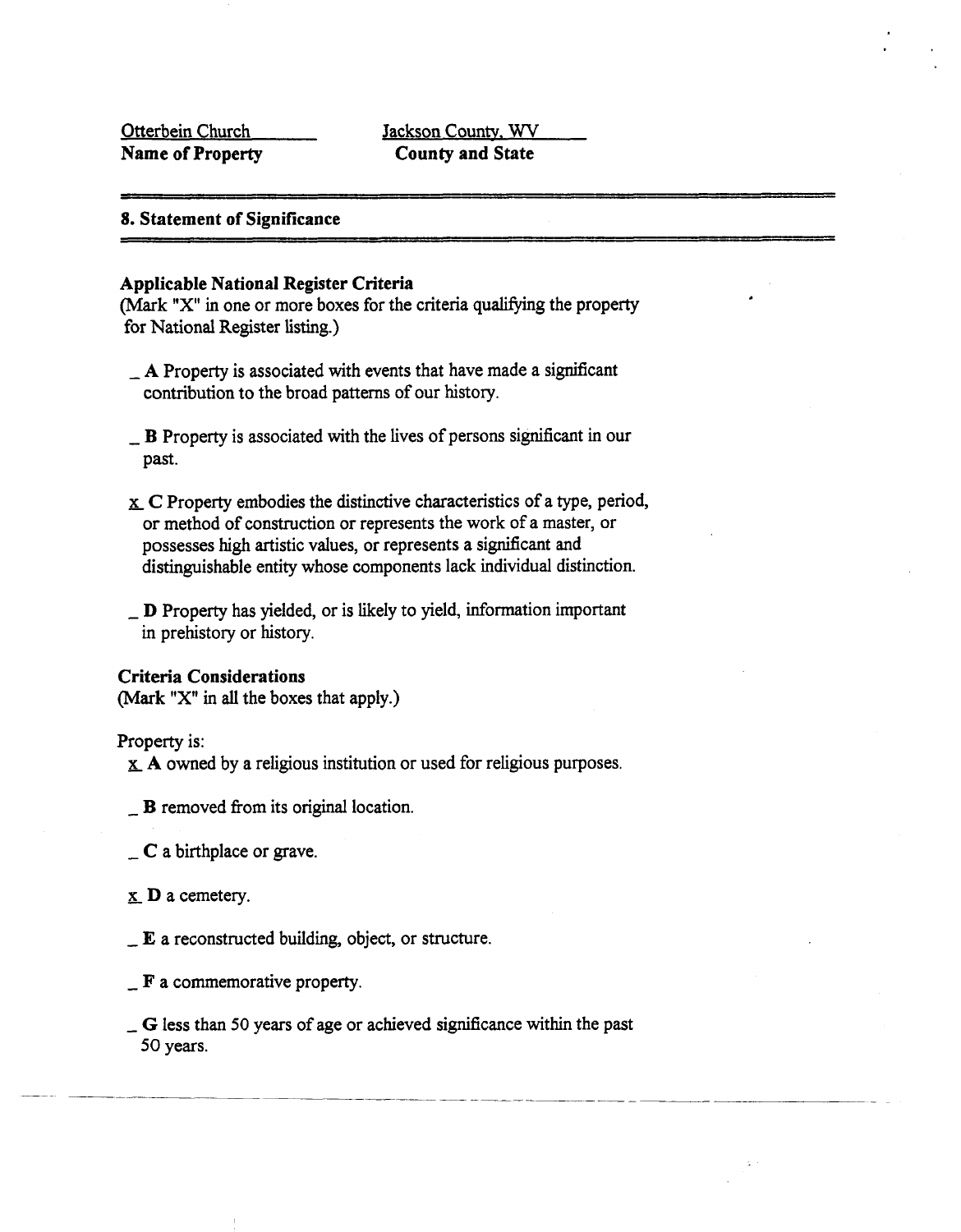Otterbein Church **Name of Property** 

Jackson Countv. **WV County and State** 

**Areas of Significance**  (Enter categories from instructions) Architecture

**Period of Significance 1896** 

**Significant Dates 1896** 

**Significant Person**  (Complete **if** Criterion B is marked above)

**Cultural Affiliation NIA** 

Architect/Builder  $N/A$ 

# **Narrative Statement of Significance**

(Explain the significance of the property on one or more continuation sheets.)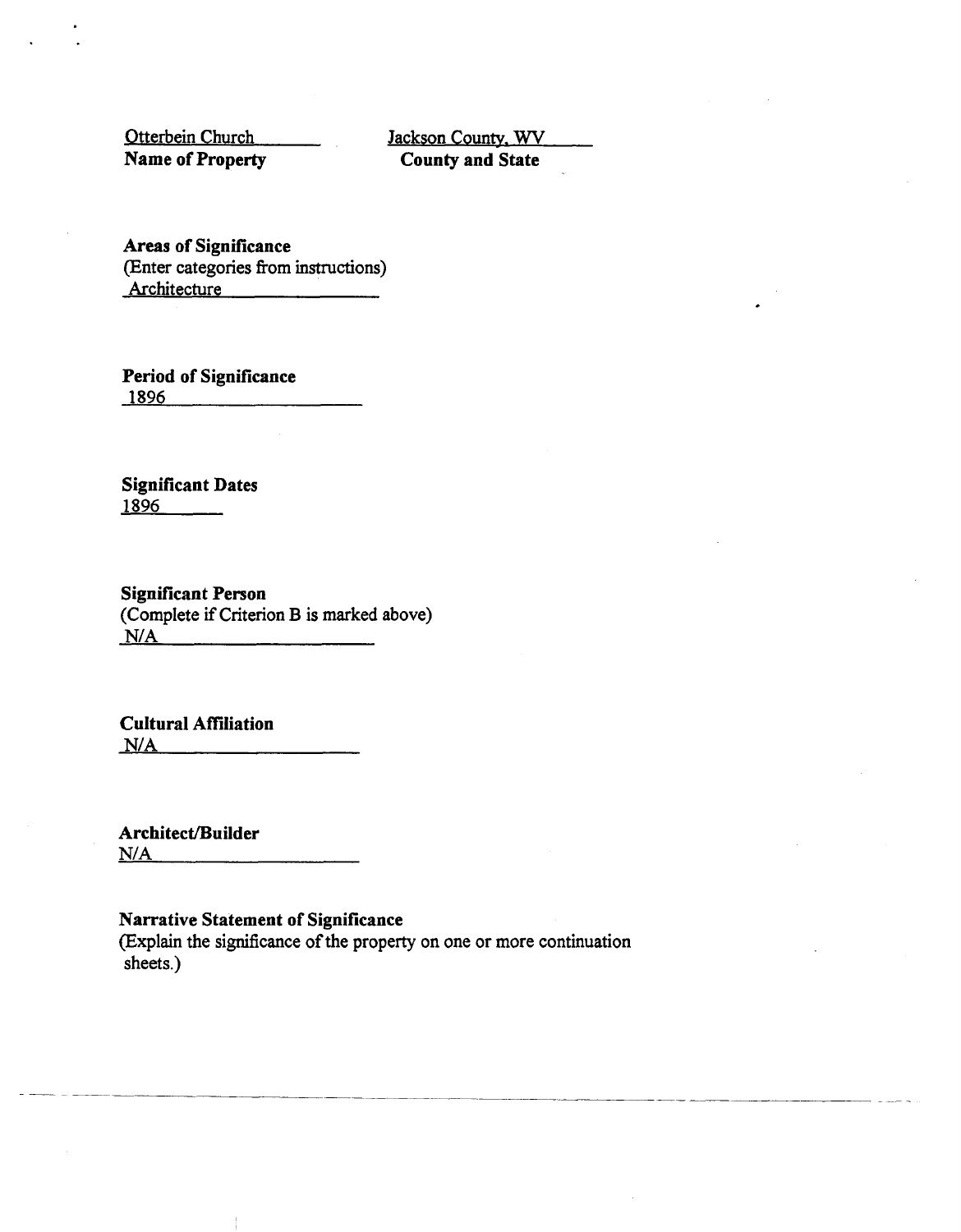Otterbein Church Jackson County. **WV** 

**Name of Property County and State** 

## **9. Mqjor Bibliographical References**

### **Bibliography**

(Cite the books, articles, and other sources used in preparing this form on one or more continuation sheets.)

## **Previous documentation on file (NPS):**

- preliminary determination of individual listing (36 **CFR** 67) has been requested.
- previously listed in the National Register
- previously determined eligible by the National Register
- designated a National Historic Landmark
- $=$  recorded by Historic American Buildings Survey  $#$  \_\_\_\_\_
- recorded by Historic American Engineering Record #

## **Primary location of additional data:**

- State Historic Preservation Office
- Other State agency
- Federal agency
- Local government
- University
- x Other

Name of Repository: Jackson **County** Library. Riplev. **WV**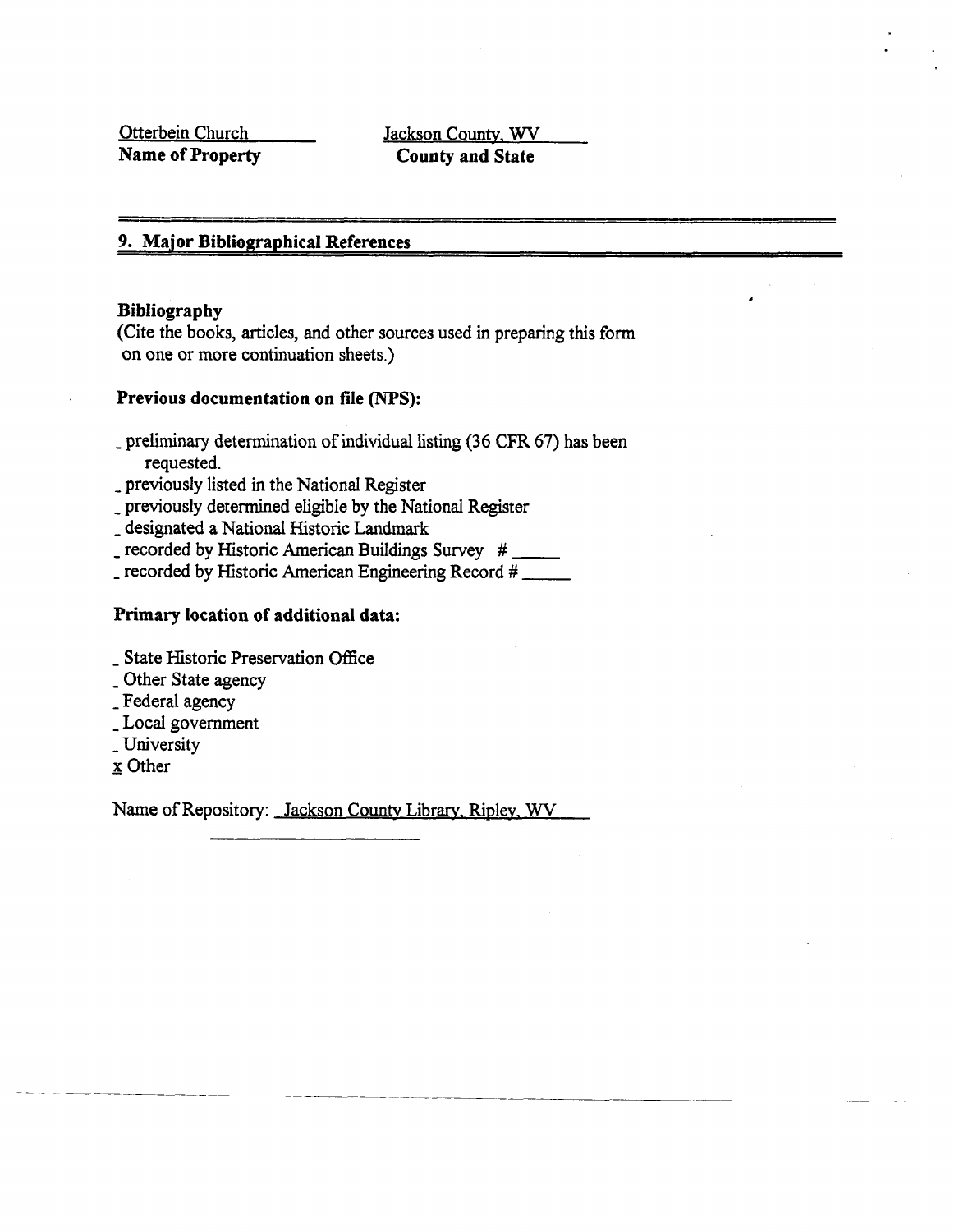Otterbein Church Name of Property

Jackson County, WV **County and State** 

# 10. Geographical Data

Acreage of Property: 1 acre

UTM References (Place additional UTM references on a continuation sheet.)

Cottageville Quad Map 17 431130 4298180 Zone Easting Northing

#### **Verbal Boundary Description**

(Describe the boundaries of the property on a continuation sheet.)

#### **Boundary Justification**

(Explain why the boundaries were selected on a continuation sheet.)

## 11. Form Prepared By

Name/Title: Katherine M. Jourdan, National Register Coordinator

Organization: WV SHPO Date: 28 October 1997

Street & Number: 1900 Kanawha Blvd, East Telephone: 304/558-0220

City or Town: Charleston State: WV Zip: 25305-0300

## **Property Owner**

(Complete this item at the request of SHPO or FPO.)

Name: Otterbein Memorial Association

Street & Number: P.O. Box 168 Telephone:

City or Town: Evans State: WV Zip: 25241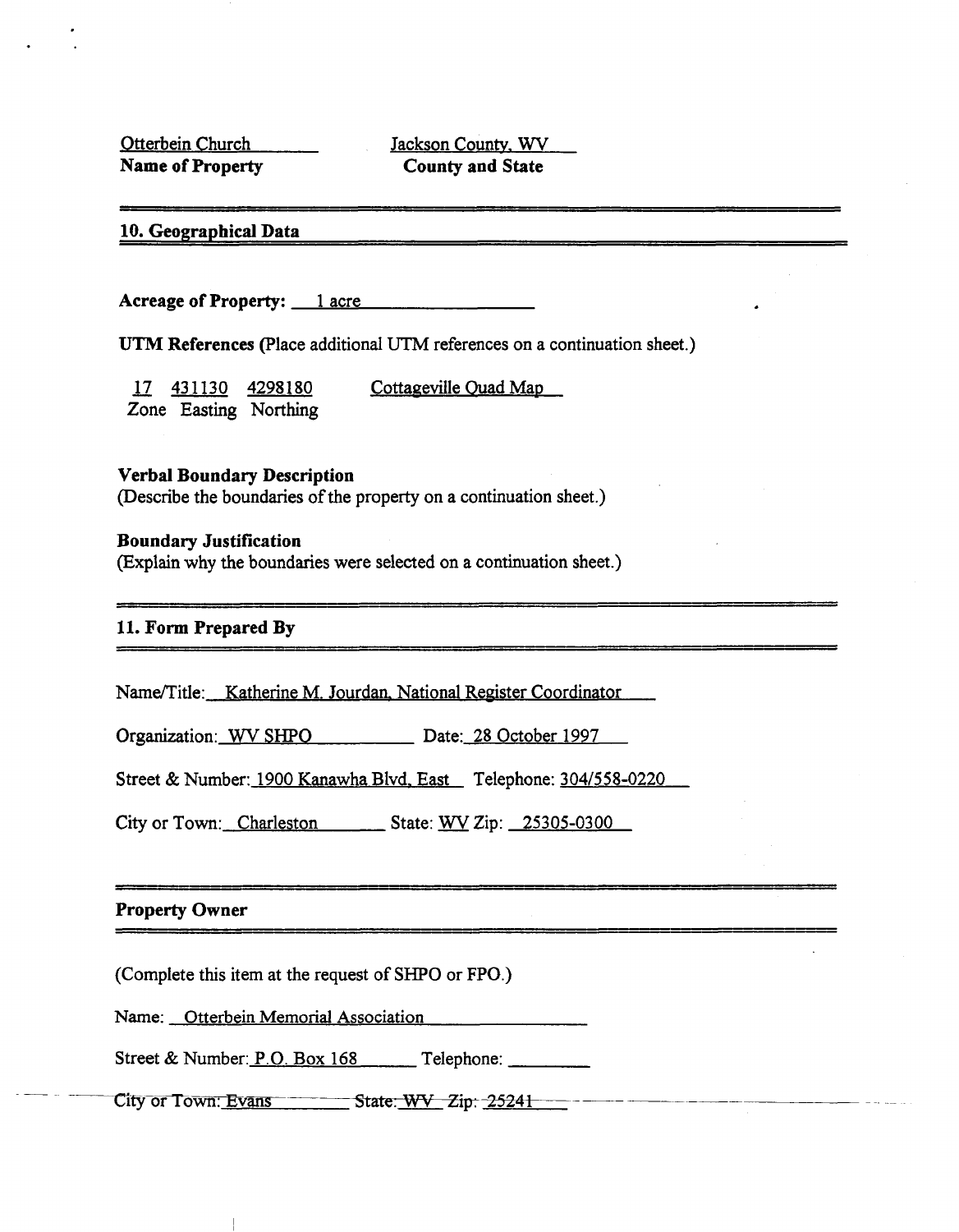**United States Department of the Interior**  National Park Service

# **NATIONAL REGISTER OF HISTORIC PLACES CONTINUATION SHEET**

| Otterbein Church                                |  | Jackson County, WV |  |
|-------------------------------------------------|--|--------------------|--|
| Section number $\frac{7}{2}$ Page $\frac{2}{2}$ |  |                    |  |

Located along old U.S. 33, now Co. Rt 87/11, the Otterbein Church rests behind a walled fiontage with a benchmark insert "L 108" dated 1956.

The church faces the road with concrete steps leading up to the building. The cemetery lies off to the left, or northwest, of the church. A small frame noncontributing privy is behind the building. The site has large trees on the southeast side, and cedars and pines **flank** the fiont walk.

The one story church is clapboard with a vertical wainscoting running along the lower portion of the building. The church has two front doors flanking a center three-angle bay window. All the window openings have a pointed transom and 2/2 double-hung sash. Between the transoms of the bay window are wooden shingles, and the transoms have a dentil trim. Above the center bay is a circle plaque with the inscription: "OTTERBEIN/U.B./ OCT. 25, 1896/CHURCH". The "U.B." for United Brethren has been painted over but can still be discerned. The bay is topped by a square tower with rectangular vents on each side, small brackets, and a hipped-pyramidal roof with small metal finial. The roof is gabled with asphalt shingles, and the building rests on dressed stone piers. The two long sides of the building have three windows, and the rear has no openings.

The interior has plaster walls with oak wainscoting and window moulding, and a wooden floor. The Gothic windows have roundel blocks at the upper sash line. All the windows have a rough textured glass in the two operating sashes, and color in the center of the transom design. The two exterior doors open into small vestibules with the door to the sanctuary operating with a rope and pulley to quietly close the door. The interior doors have five panels with a small 2" square roundel in the corners of the panels. Operating three-light transoms are over the interior doors.

The church has one step leading to the altar area situated in the bay window, with a center pulpit. The old wooden pews face the fiont of the church and run up a slight incline to the rear of the building. The light fixtures are early twentieth century and hang from the ceiling by metal tubing, with an opaque glass globe.

The cemetery is modest and dates to roughly 1864. The funeral art does feature Victorian designs primarily of marble with open books, lambs, roses, pointing hands, and obelisks with Bible and draped cloths with tassels. The graves include the Cunningham family, which donated the land for the church, founding members, and several early pastors such as Rev. Joseph Sayre, and Rev. Jacob Batchel. **A** later more modem cemetery addition across the street is not being considered at this time.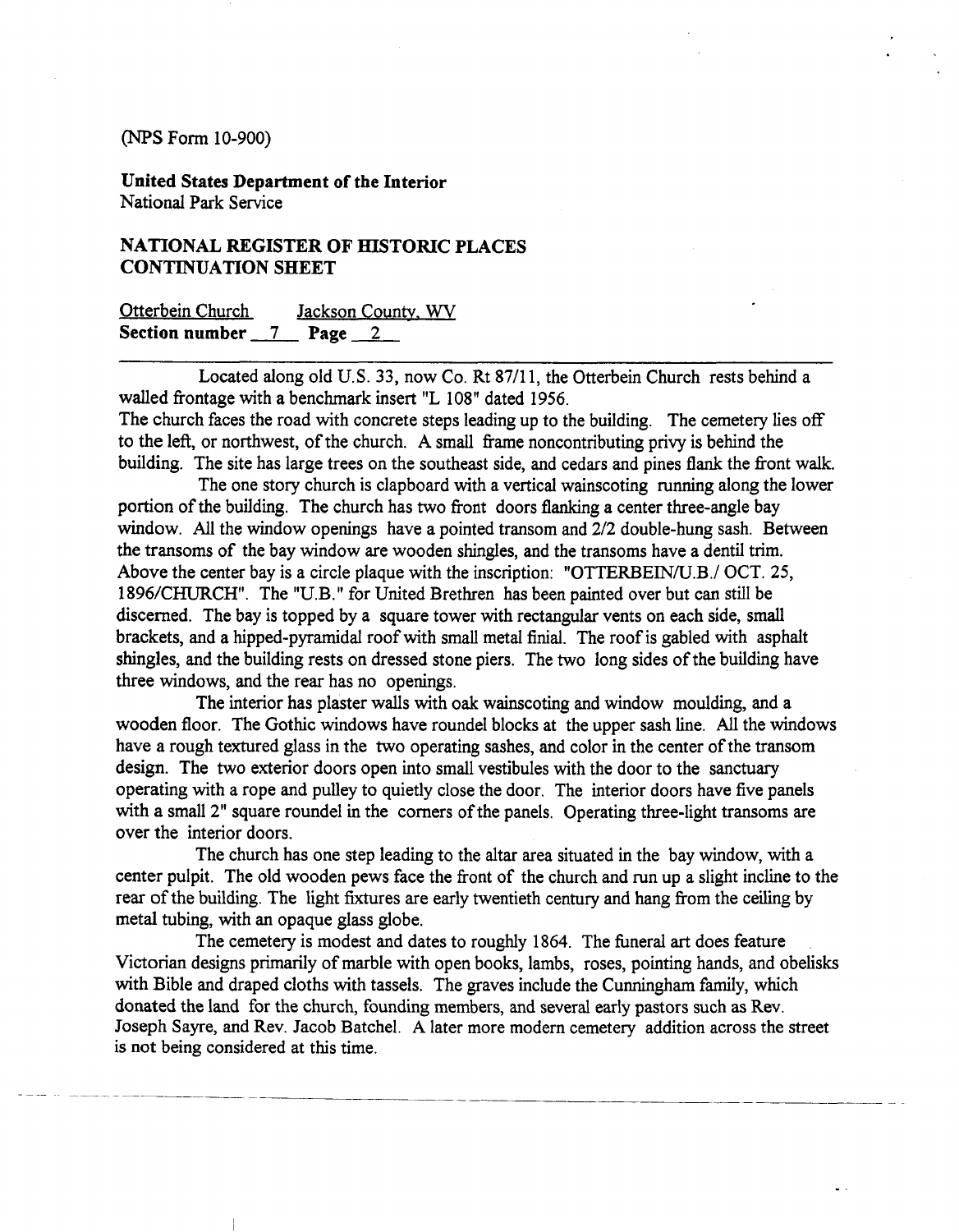**United States Department of the Interior**  National **Park** Service

# **NATIONAL REGISTER OF HISTORIC PLACES CONTINUATION SHEET**

Otterbein Church Jackson County. **WV**  Section number 7 Page 3

The building is in excellent condition and there have been no alterations to the design. Building materials reflect the original construction. Otterbein Church reflects the architecture of the small rural churches in Jackson County. The cemetery is contributing for its artistic merit.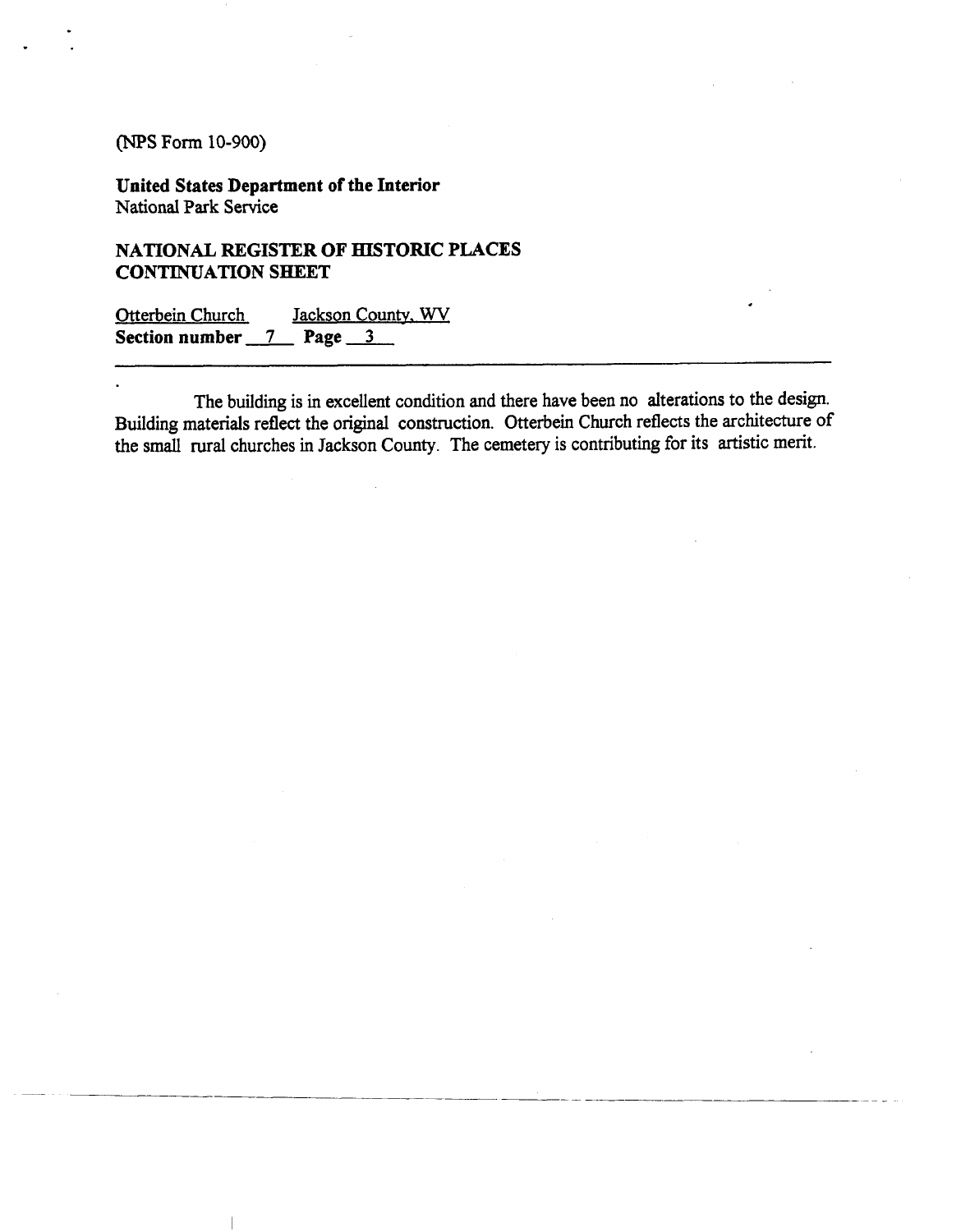**United States Department of the Interior**  National Park Service

# **NATIONAL REGISTER OF HISTORIC PLACES CONTINUATION SHEET**

| Otterbein Church            |  | Jackson County, WV |  |
|-----------------------------|--|--------------------|--|
| Section number $8$ Page $2$ |  |                    |  |

Otterbein Church is being nominated under Criterion C for Architecture, and Criteria Consideration **A.** The building reflects the period of 1896 when it was constructed in rural Jackson County. The adjoining cemetery is included under Criteria Consideration D.

The United Brethren denomination began as the German Reformed Church in 1752, when Philip William Otterbein left Germany to be a missionary to the "wayward Dutch" in Lancaster, Pennsylvania. Working with Martin Boehm, they served in an evangelistic capacity in German settlements in Pennsylvania and Maryland. The United Brethren Church developed over differences beginning to be expressed about 1805.

Later, Rev. Moses Michaels began preaching in nearby Mason County in the early 1830s. A circuit in Jackson County developed with a minister making the rounds of several sites. Services for the United Brethren Church were held in the courthouse and in other churches fiom roughly 1858 until different churches were built for the denomination in various parts of the county. These churches included: Antioch (1883), Barnett/Mt. Olive (org. 1856), Mt. Moriah (1896), Otterbein (1864/96), Pleasant Ridge (1880), Ripley (org. 1887/1925), and Rockcastle (1879).

Land for the Otterbein Church was donated by William and Elizabeth Cunningham to a Board of Trustees in 1864. The one acre piece of land bordered their farm in western Jackson County in the Angerona Community. At the same time they donated land nearby for a school house called Walnut Grove. At that time the fist church was built and stood for 30 years.

In the mid-1890s a decision was made to tear down the fist church to build a new sanctuary. The present church was built and dedicated on October 25, 1896, by Bishop N. Castle. A description of the dedication reads:

> "The house is a beautiful frame structure,  $30x51$  ft. It is the most beautiful country church in the bounds of the Columbia District, an honor to the community in which it is located, and an honor to the denomination. It was completed at a cost of \$1,144.78, there being a debt of \$430 to be provided on the day of dedication.

Those who were instrumental in building the church were Sayres, Staats, Hunts, Crows, Stewarts, Harpolds, McKowns, Nomses, Witherowns, Greers, **Kings,** McIntyres, Castos and Cunninghams. Many of these names appear in the cemetery next to the church and the later addition across the road.The church is a single story, white clapboard building in original condition. The design is unusual with an angled bay in the center front facade, containing the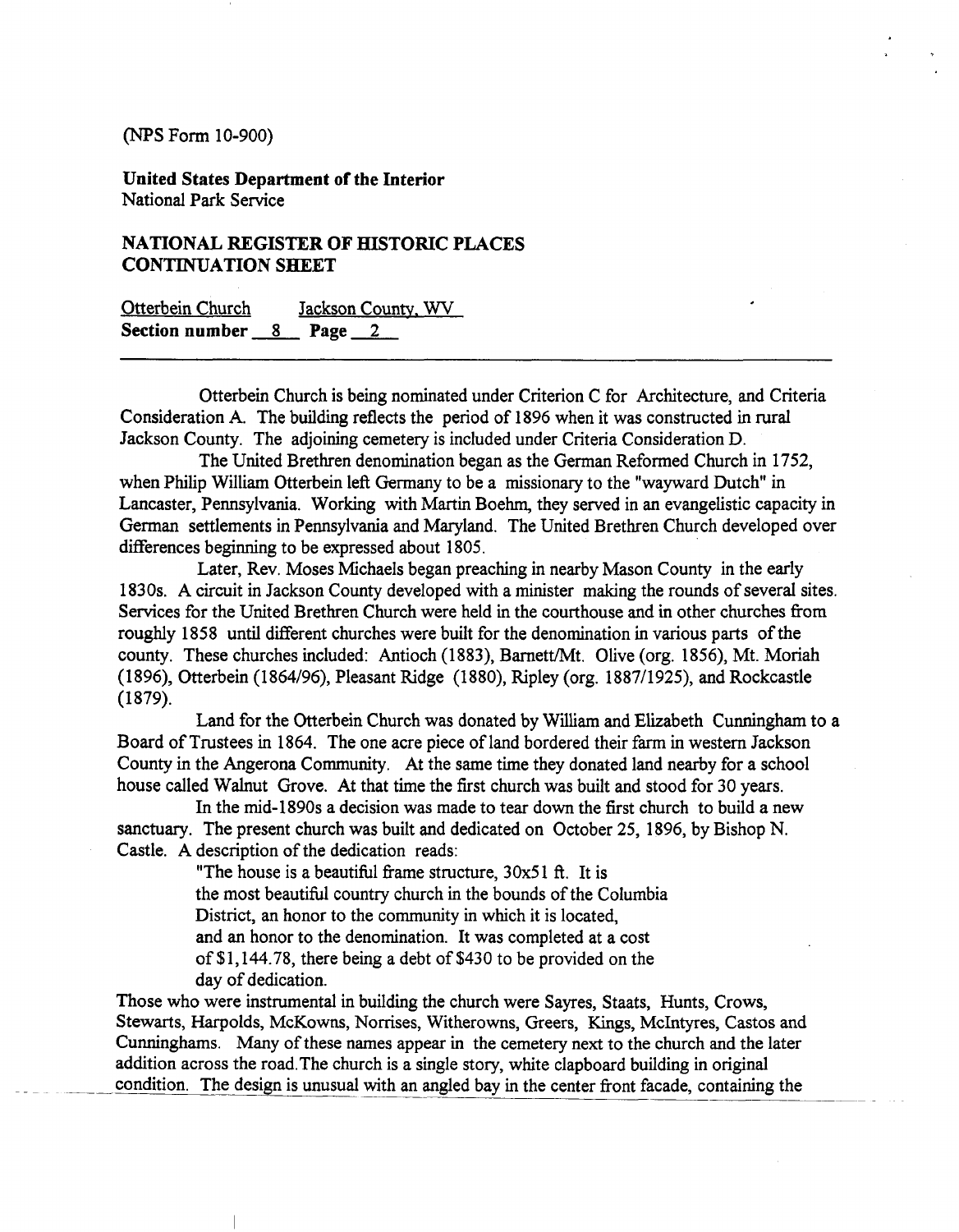**United States Department of the Interior**  National Park Service

# **NATIONAL REGISTER OF HISTORIC PLACES CONTINUATION SHEET**

| <b>Otterbein Church</b>     |  | Jackson County, WV |  |
|-----------------------------|--|--------------------|--|
| Section number $8$ Page $3$ |  |                    |  |

altar and pulpit. Layout of the church with the two fiont doors follows a design said to have been built by Philip Otterbein in the 1770s. The design intended one side for men, the other for women.

While many of the churches in Jackson County are one story and frame, no others seem to have the center bay window. The design of the two fiont doors seem to have been popular locally with the United Brethren and Methodist denominations. Architecturally the simple church has remarkable details, with the center bay having the wooden shingles on the facade, popular in the Queen Anne period, and the pointed transoms with the dentil design. The interior doors are uniquely fashioned with roundels in the comers of the paneled doors.

The United Brethren Church merged with the Evangelical Church in 1947, forming the United Brethren Evangelical Church. The church merged again in 1969 with the Methodist Church. In 1986, the building was purchased from the United Methodist Church Conference by friends and community residents who repaired the building to its present condition. The Otterbein Memorial Cemetery Corporation has a Board of Trustees that is responsible for the upkeep of the church building and cemetery.

The Otterbein Church is a simple rural church yet it exhibits some distinction in its architectural design in Jackson County with its unusual angled front bay. Constructed at the close of the 19th century, the two door church plan seems to follow the old way of division of the sexes, vs the more common single fiont door. The cemetery adjoins the church and exhibits fine funerary designs of the Victorian period.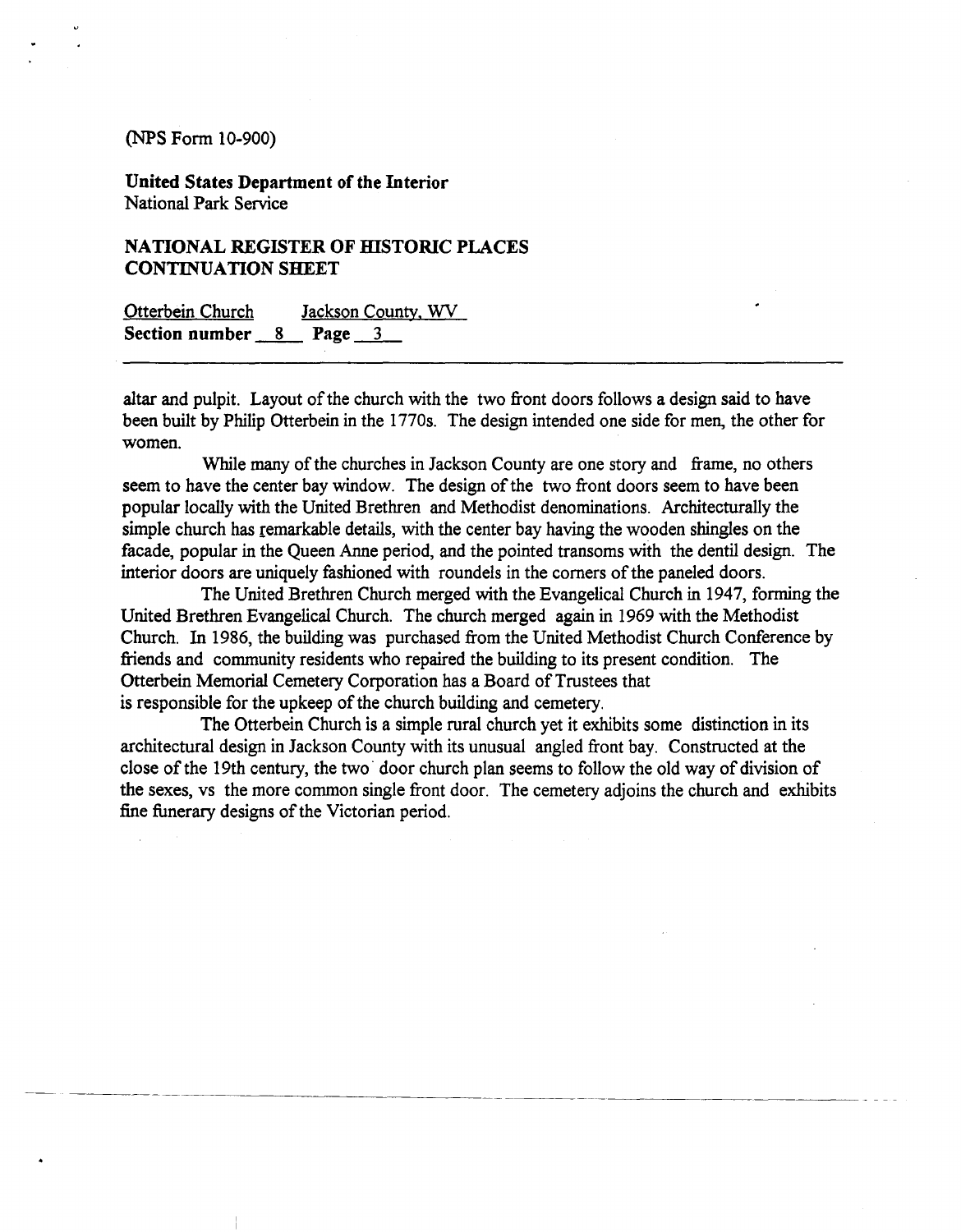**United States Department of the Interior**  National Park Service

**NATIONAL REGISTER OF HISTORIC PLACES CONTINUATION SHEET** 

Otterbein Church Jackson County. **WV Section number** 9 **Page** 2

#### **Bibliography**

RELIGIOUS TELESCOPE, **WV** Wesleyan College, November 4, 1896.

- Jackson Co. Historical Society, Inc., JACKSON COUNTY, **WV,** PAST AND PRESENT 1990. USA: Walsworth Publishing, 1990, p. 50.
- Schildt, John W., DRUMS ALONG **THE** ANTIETAM. 1972.
- Hensley, J.L. RISE AND PROGRESS OF THE CHURCH OF THE UNITED BRETHREN IN CHRIST IN WEST VIRGINIA. Manuscript, 1886.
- Berger, Rev. Daniel, HISTORY OF **THE** CHURCH OF THE UNITED BRETHREN IN CHRIST. Dayton, OH: United Brethren Publishing Series, 1897.

Section number 10 **Page 2** 

### **Boundary Description**

Commencing at a stone marked A, thence east 40 N 8 poles to a stone marked B; thence S 40 E 12 poles to a stone marked C, thence W 40 S 8 poles to a stone marked D; thence N 40 W 12 poles to the beginning.

#### **Boundary Justification**

**As** described **in** Deed Book 269, page 205, County Clerks Office, Jackson County Courthouse, Ripley, WV.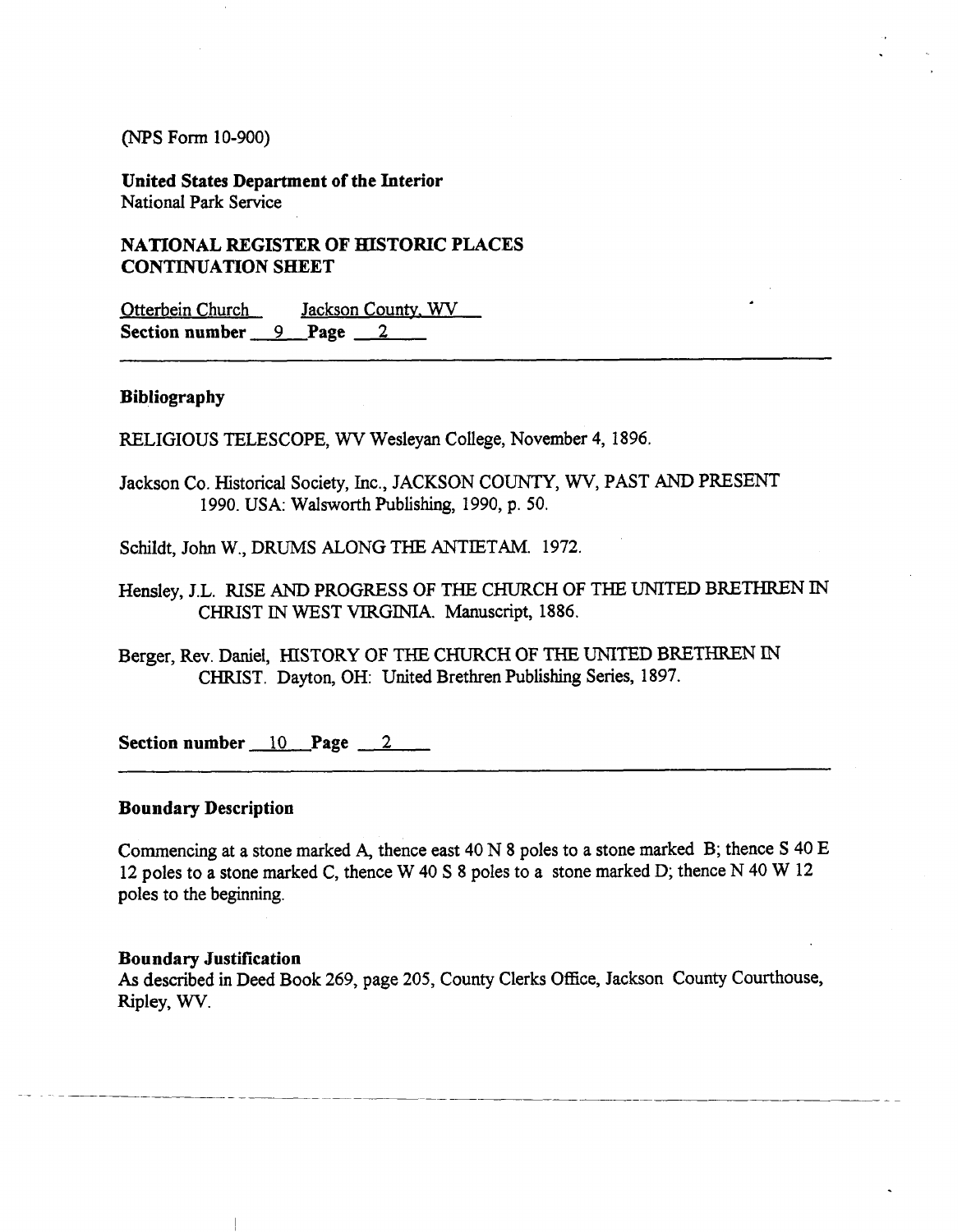**United States Department of the Interior**  National Park Service

# **NATIONAL REGISTER OF HISTORIC PLACES CONTINUATION SHEET**

Otterbein Church Jackson County. **WV Section number PHOTO Page 1** 

Name: Otterbein Church Address: Co. Rt 8711 1 City: Evans, **WV**  County: Jackson County

Photographer: Katherine Jourdan

Date: September 14, 1997

Negatives: **WV** SHPO, Charleston, **WV** 

- Photo 1 of 9: Front or South Facade of Church Camera looking Northeast
- Photo **2** of 9: West and South Facades of Church Camera looking East
- Photo **3** of 9: Rear and West Facades of Church Camera looking South
- Photo **4** of 9: Cemetery and Church Camera looking East
- Photo **5** of 9: Interior of Church rear Camera looking Northeast
- Photo *6* of 9: Interior of Church - fiont Camera looking Southwest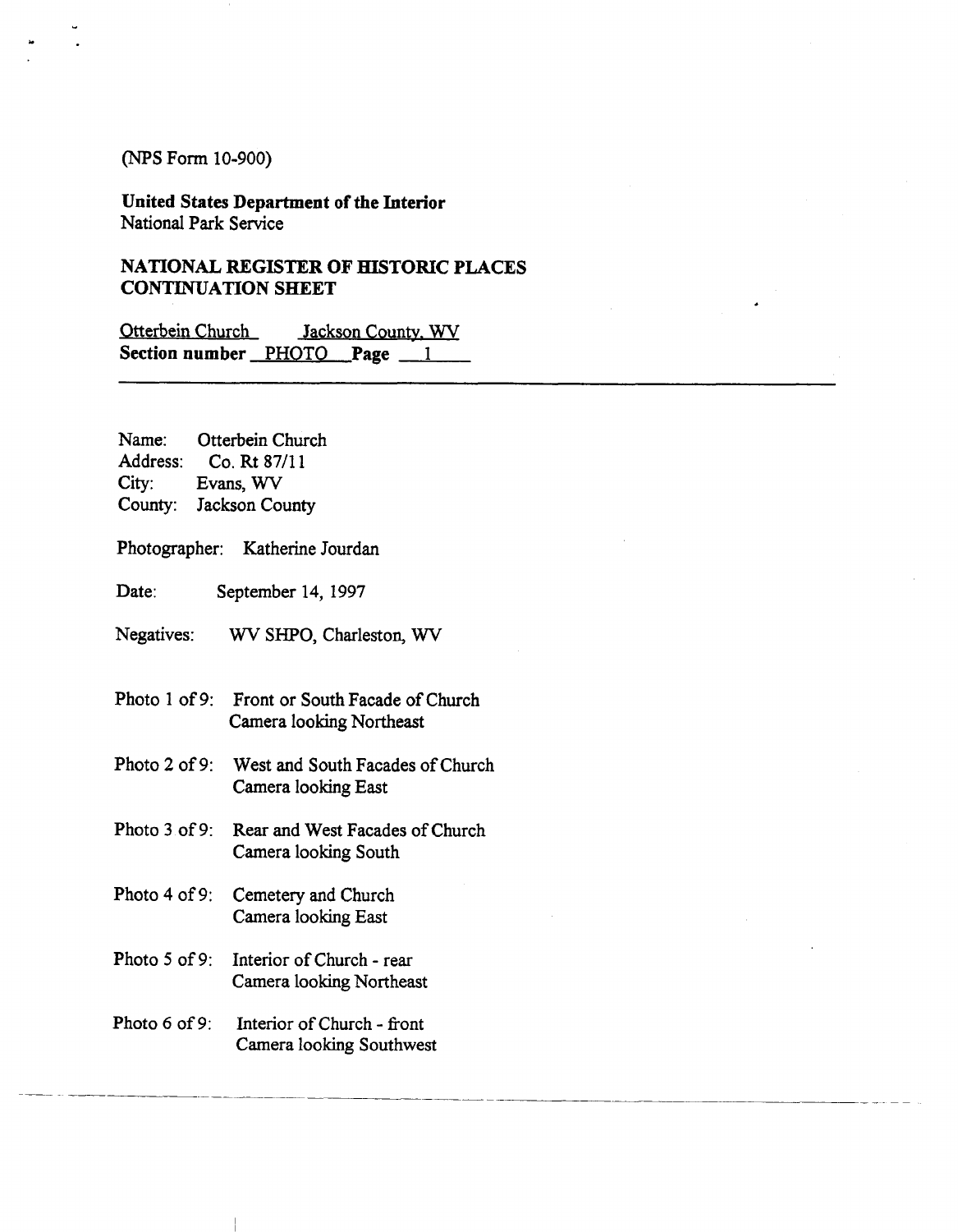**United States Department of the Interior**  National Park Service

**NATIONAL REGISTER** OF **HISTORIC PLACES CONTINUATION SHEET** 

Otterbein Church Jackson Countv. **WV Section number** PHOTO **Page 2** 

- Photo **7** of 9: Interior detail of door Camera looking South
- Photo 8 of 9: Cemetery View of Stones Camera looking West
- Photo **9** of 9: Cemetery View of Stones and Privy Camera looking **East**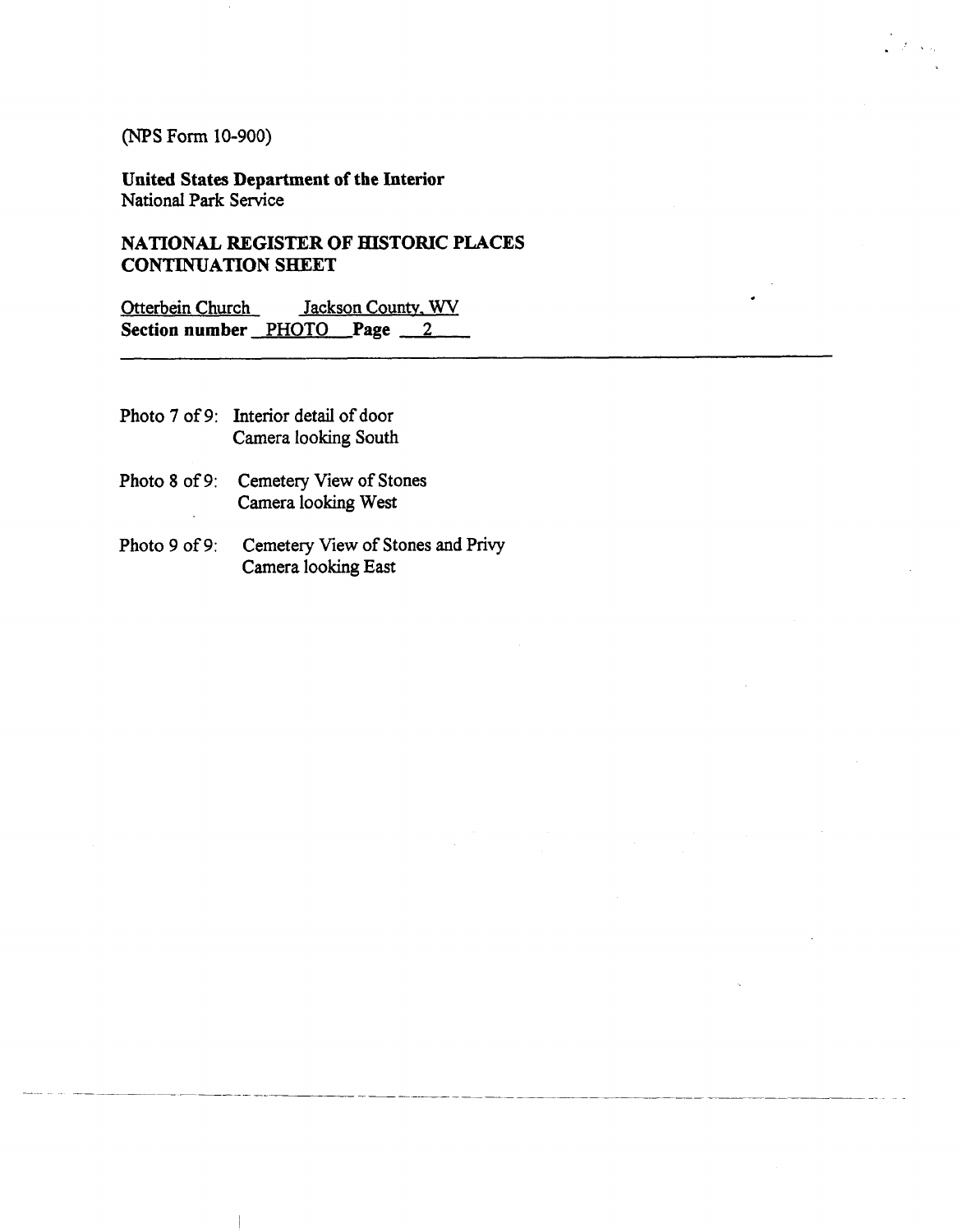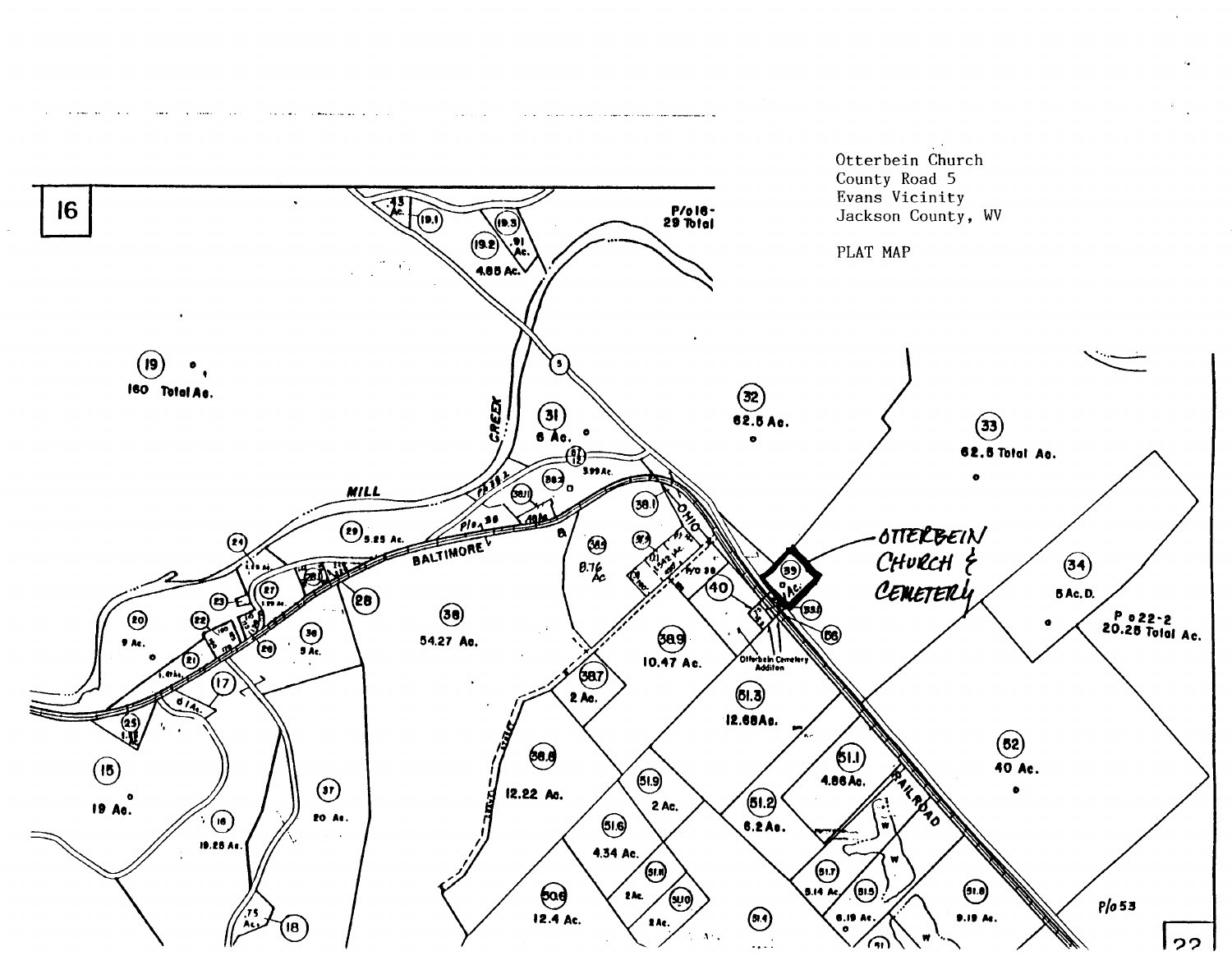